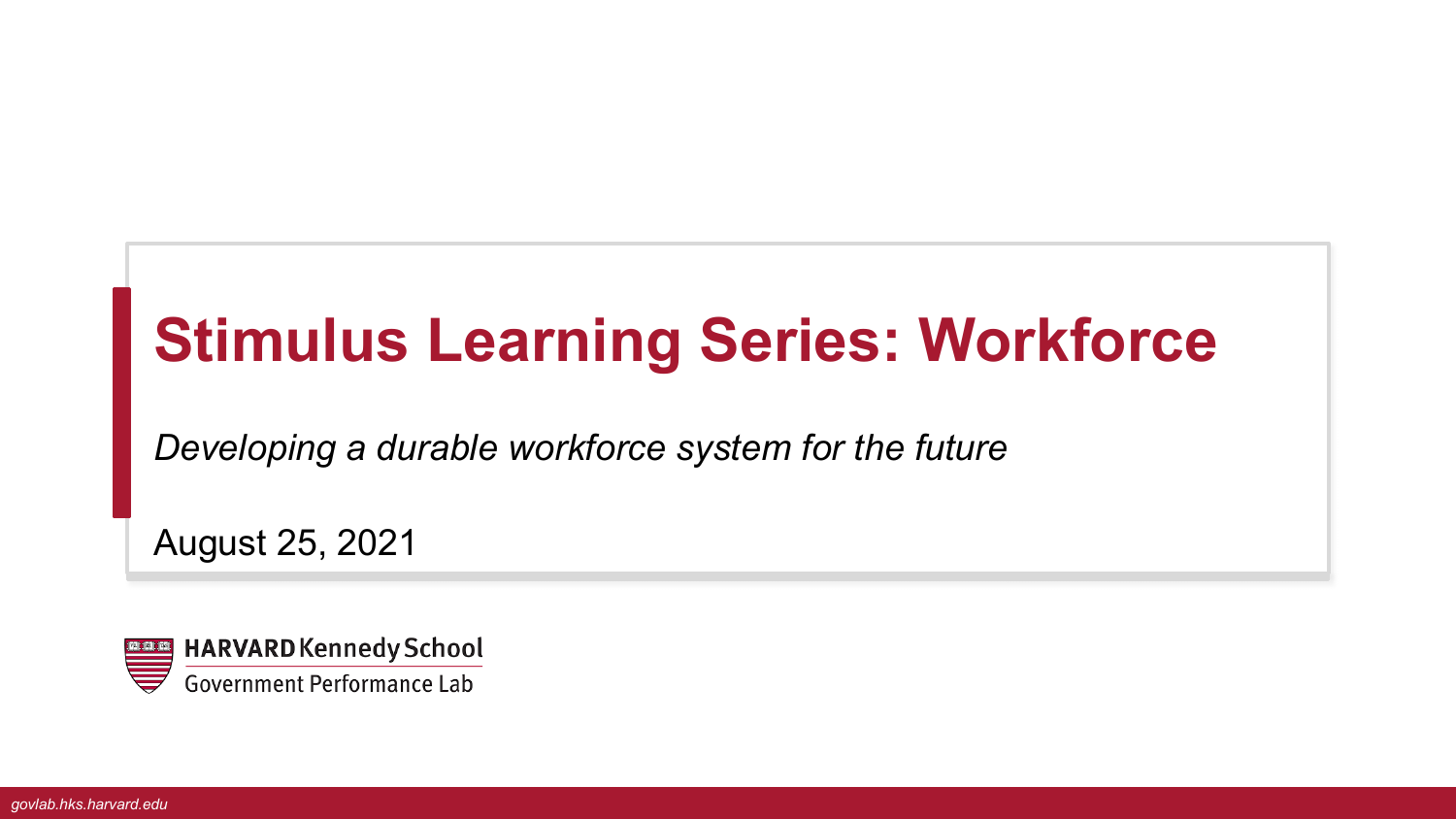

**Type into the chat:** Tell us your name, your location, your organization, and one thing you are interested in learning today.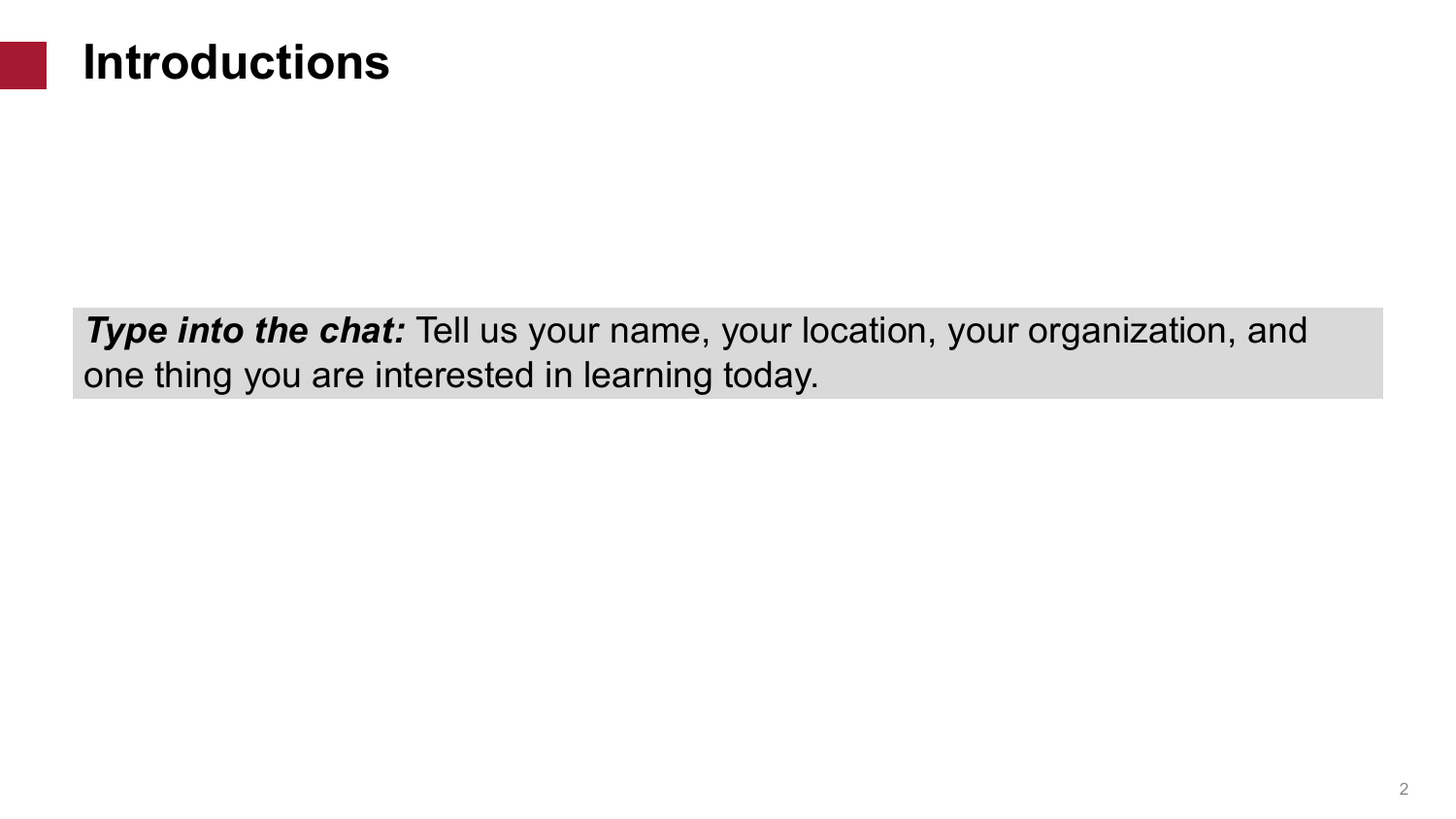## **Agenda**

**1. Barriers and opportunities to transform workforce development** 

### **2. Innovations from the field:**

- o Heather Johnson, Commissioner, Maine Department of Economic Community Development
- o Angela Carr Klitzsch, President & CEO, of EmployIndy, Marion County's Workforce Development Board
- o Catherine Moga Bryant, Director, Policy and Strategic Planning, NC Pandemic Recovery Office, & Jonathan Myers, Senior Analyst, NC Office of State Budget and Management.
- **3. Panelist Q & A:** *Post questions in the chat!*
- **4. Hearing from you:** What would be helpful to increase the impact of your work?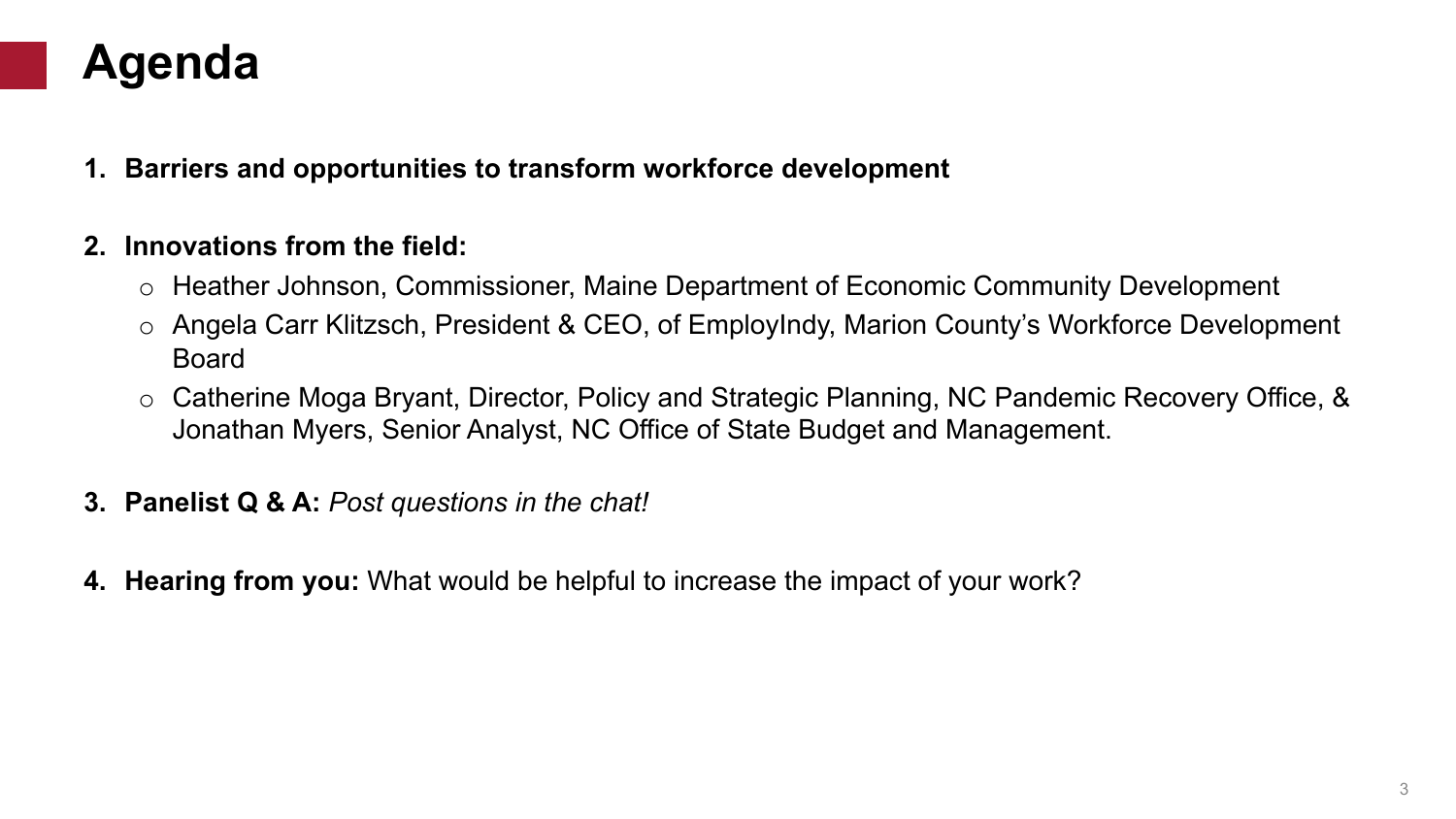# **Practicing with our interactive tools**

**Responding to poll questions**

**Pick many poll:** Have you attended any of our prior calls in the stimulus learning series? (select all that apply)

**Pick one poll:** Select your favorite ice cream flavor. (select one)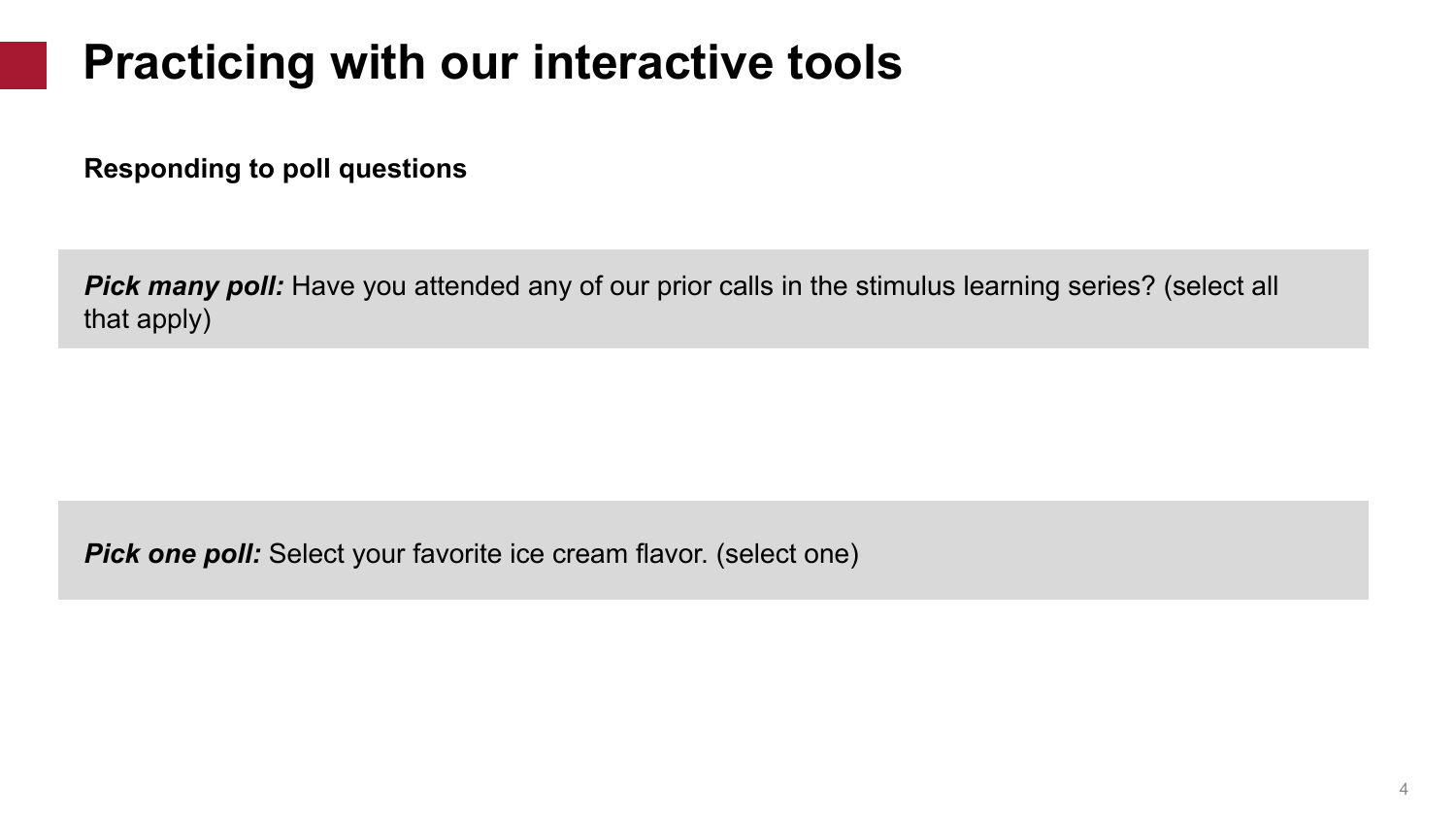# **Transforming supports to develop a durable workforce system for the future**

**Pandemic heightened preexisting challenges**

Even before the pandemic, millions of Americans were disconnected from goodpaying career pathways, while millions of jobs went unfilled

Women and people of color are overrepresented in low-skill, low-pay jobs

Accelerated trends in automation, digitization and globalization reinforce the need to quickly connect people with new pathways and supports

**What you've told us…**

| <b>Barriers to</b><br>access   | Burdensome and high-cost eligibility<br>hurdles discourage jobseekers                                   |
|--------------------------------|---------------------------------------------------------------------------------------------------------|
|                                | Self-service approach leaves many<br>disconnected from opportunity                                      |
|                                | Job descriptions and qualifications often<br>lock out non-traditional candidates                        |
|                                | Training opportunities often do not match<br>employer/industry need                                     |
| <b>Ineffective</b><br>supports | Services fail to address life<br>circumstances or systemic barriers                                     |
|                                | People must commit to job programs<br>without understanding of effectiveness                            |
| <b>Inefficient</b><br>systems  | Burdensome rules and distorted incentives<br>Infrastructure further disadvantages<br>highest-need users |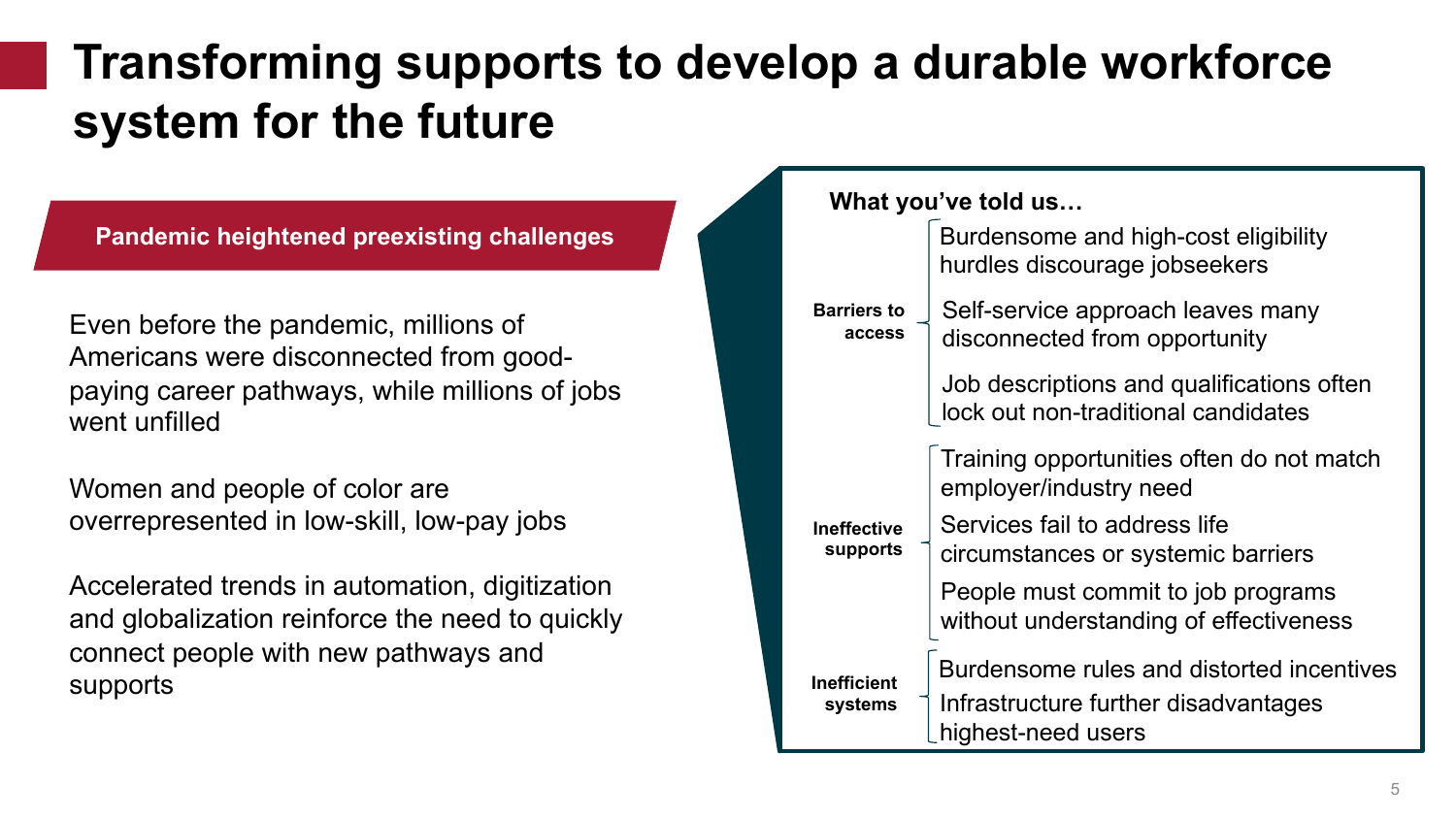# **Transforming supports to develop a durable workforce system for the future**

**Pandemic heightened preexisting challenges**

**What you've told us…**

Burdensome and high-cost eligibility hurdles discourage jobseekers

Self-service approach leaves many structure many structure  $\mathbf y$ 



Even **b**<br>And **Foll**: From where you sit, which of the following barriers is most important to address for  $J_{\rm eff}$  descriptions and  $J_{\rm eff}$  descriptions of  $J_{\rm eff}$ Americ *PUII.* From where you sit, which or paying dansion ing worklorde development: **Poll:** From where you sit, which of the following barriers is most important to address for transforming workforce development? (select one)

Women and people of color are overrepresented in low-skill, low-pay jobs

Accelerated trends in automation, digitization and globalization reinforce the need to quickly connect people with new pathways and supports

| <b>Ineffective</b><br><b>supports</b> | Training opportunities often do not match<br>employer/industry need                                     |
|---------------------------------------|---------------------------------------------------------------------------------------------------------|
|                                       | Services fail to address life<br>circumstances or systemic barriers                                     |
|                                       | People must commit to job programs<br>without understanding of effectiveness                            |
| <b>Inefficient</b><br><b>systems</b>  | Burdensome rules and distorted incentives<br>Infrastructure further disadvantages<br>highest-need users |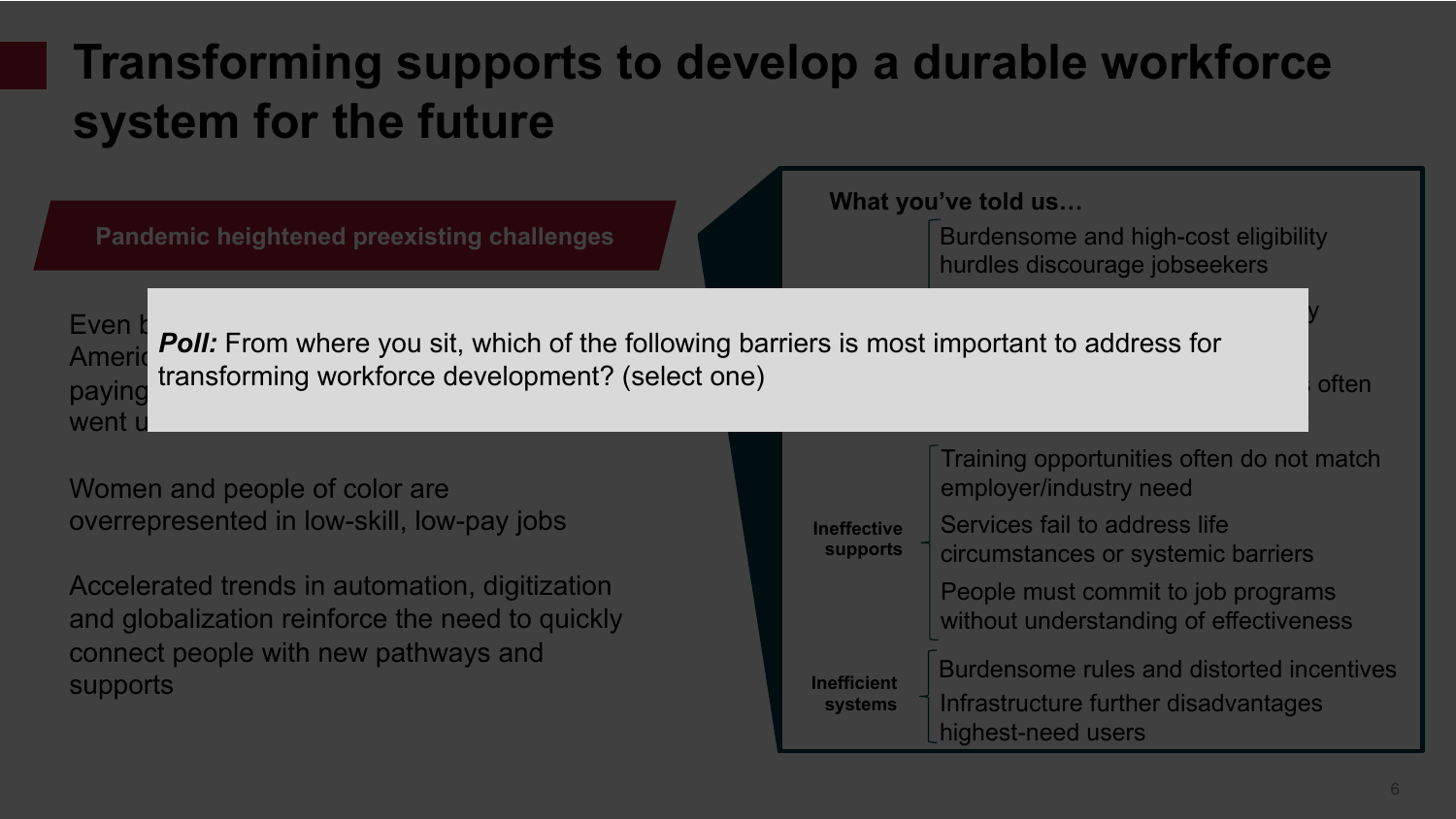# **Hearing from you**

**Type into the chat:** What is an exciting project your community/organization is planning or already doing to improve workforce systems?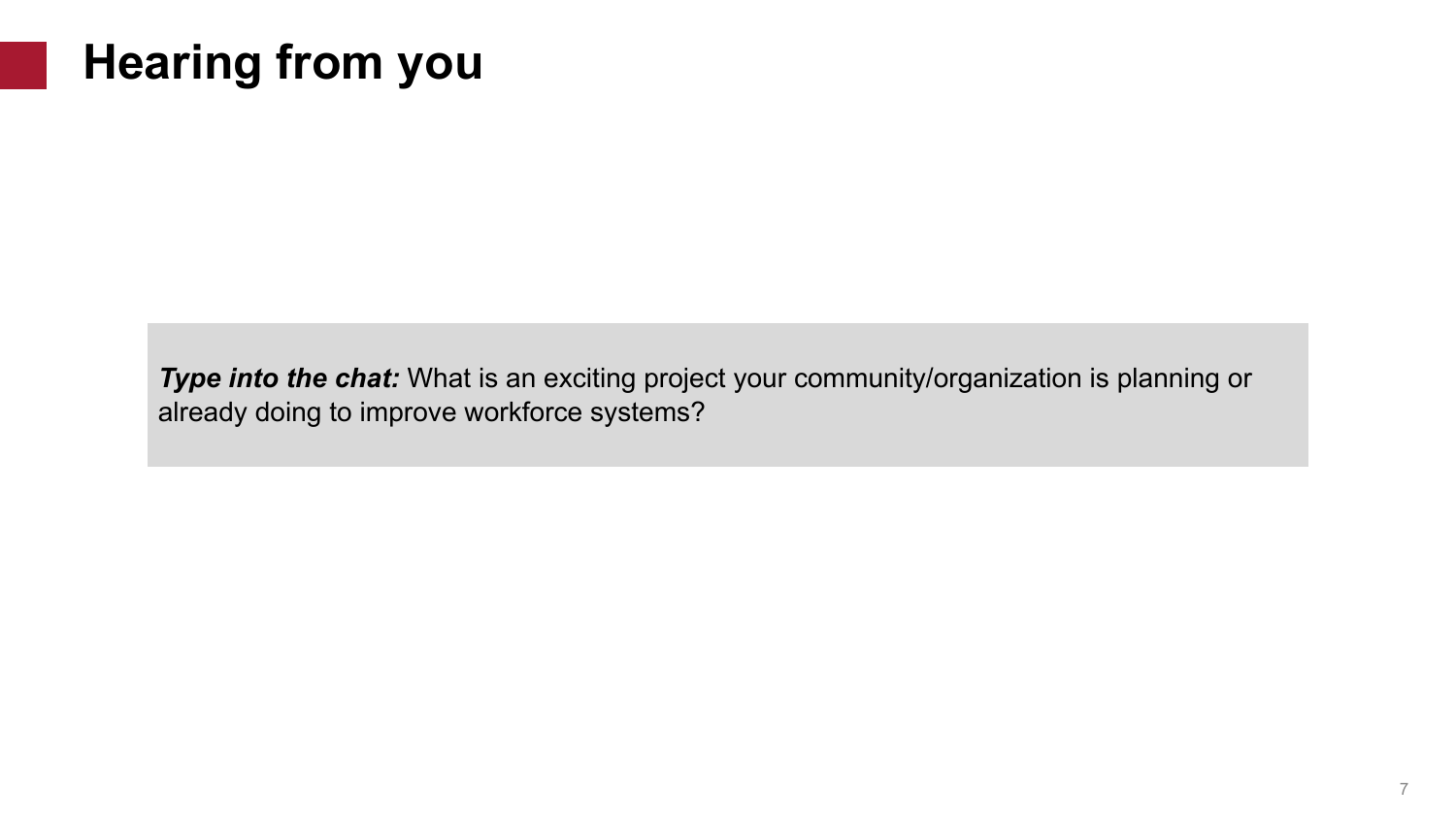# **You told us about investments in workforce that are…**

**Outreach and engagement tools, especially for marginalized communities:** "People can't access jobs and supports they don't know about"

- **Enhanced online and virtual 2 platforms:** "The emphasis on physical job centers doesn't reflect 21<sup>st</sup> century need or opportunity"
- **3 Financial aid for college and credentials:** "Financial emergencies prevent too many students from graduating"

**Expanding accessibility Offering more effective responses**

- **Demand-driven partnerships and pipelines:** "We need to train people for the jobs that industries are hiring for today and tomorrow" **4**
- **5 Internships and on-the-job training and infrastructure:**

"There's no better way to learn than by doing"

**6 Concrete and flexible supports to help jobseekers persist in training:** "A few hundred dollars' assistance can be the difference between getting a job and staying unemployed"

- **Strengthening the ecosystem**
- **Expanding and diversifying career coaches and mentors:**  "Knowing how to build and use a professional network is an essential skill" **7**
- **8 Integrated case mgmt. and data systems:** "We want to empower people to make informed choices"
- **9 Broadband, transportation and childcare infrastructure:** "People need to be able to connect with opportunities"

**1**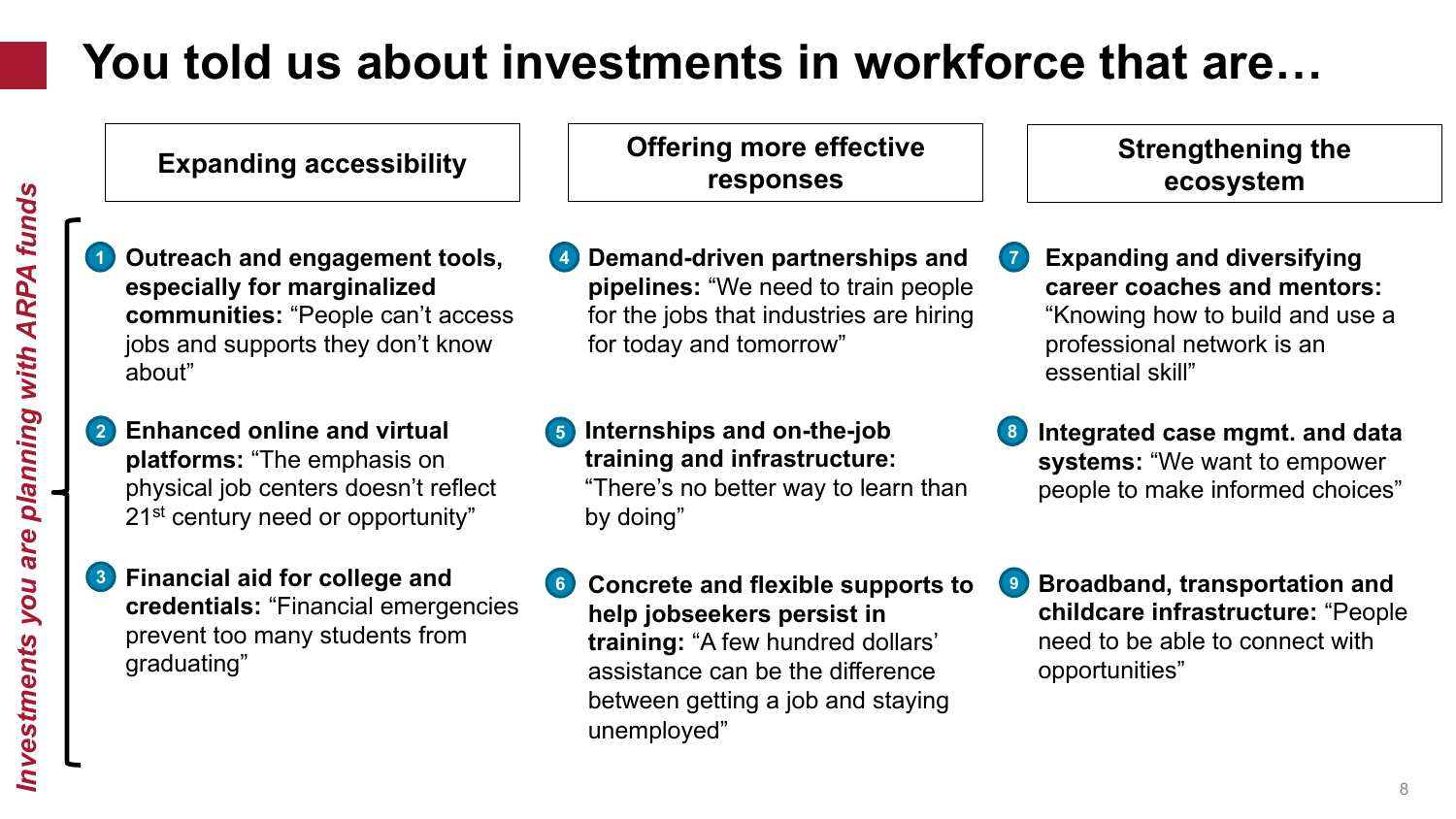# **You told us about investments in workforce that are…**

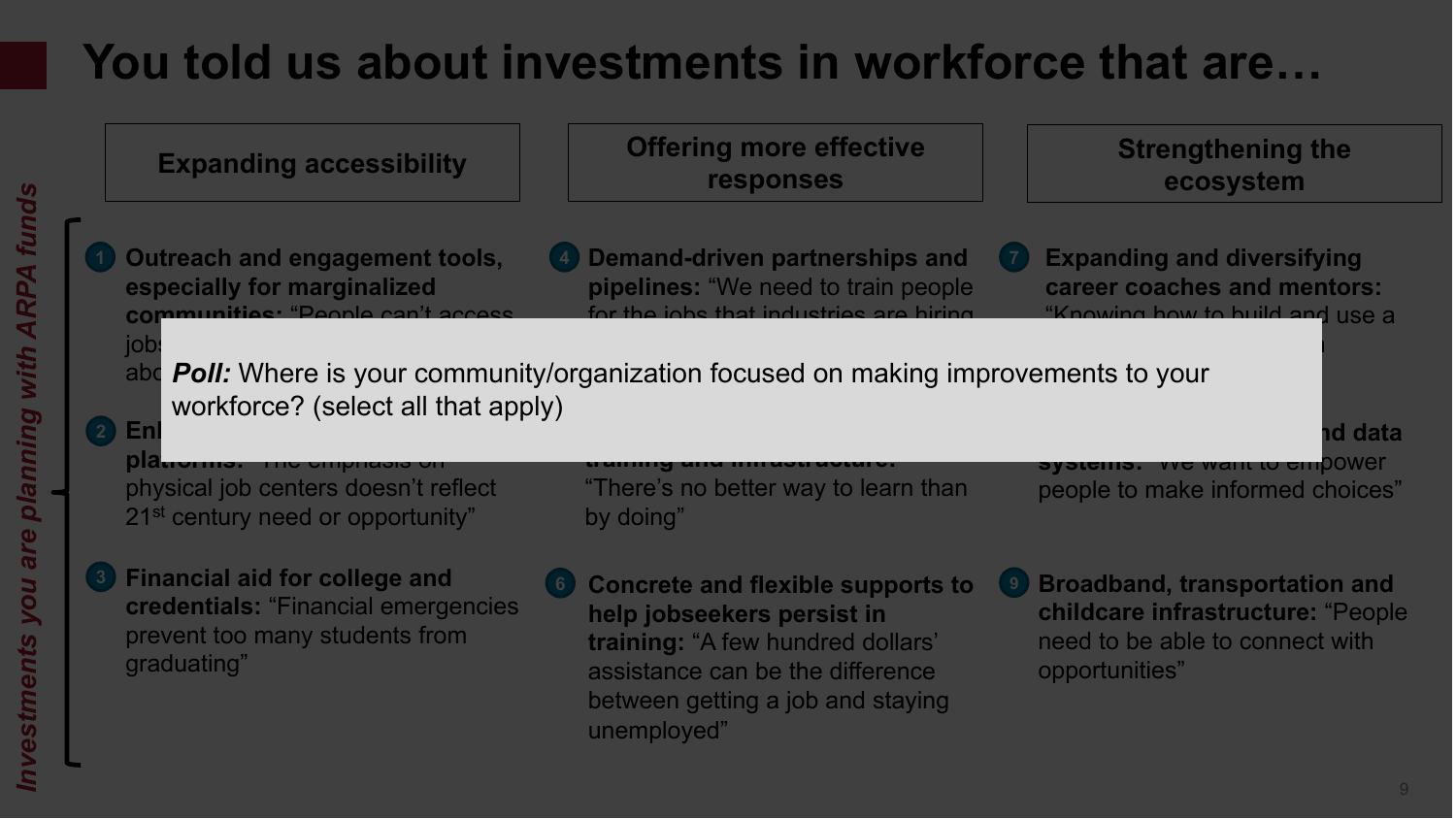## **Government speakers**





Heather Johnson, Commissioner, Maine Department of Economic Community Development

Angela Carr Klitzsch President and CEO of EmployIndy, Marion County's **Workforce** Development Board



Catherine Moga Bryant NC Pandemic Recovery **Office** NC Office of State Budget and Management

Jonathan Meyer Senior Analyst NC Office of State Budget & Management

**Type into the chat:** What questions do you have for our speakers?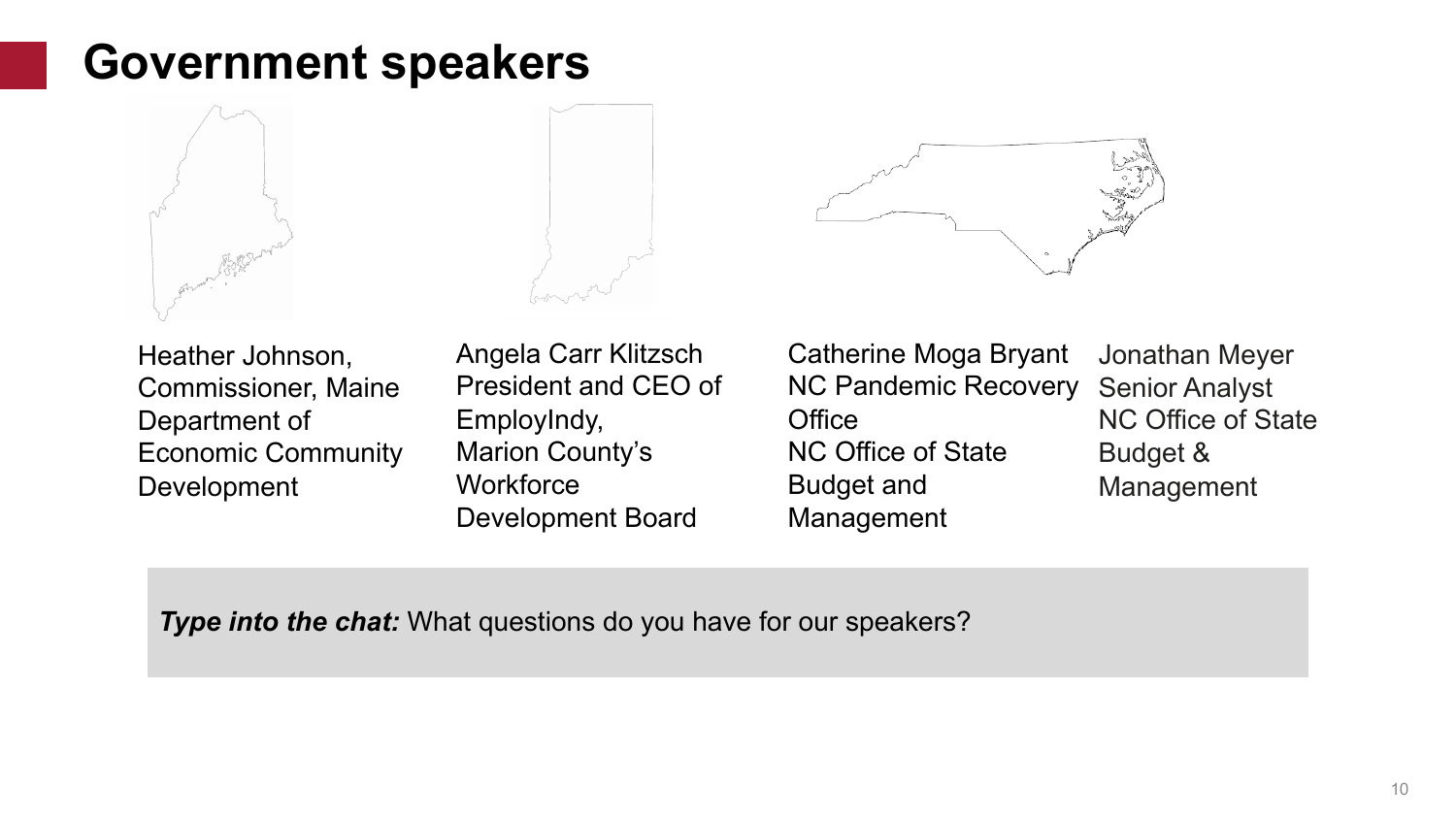*Intentionally blank during speaker 1*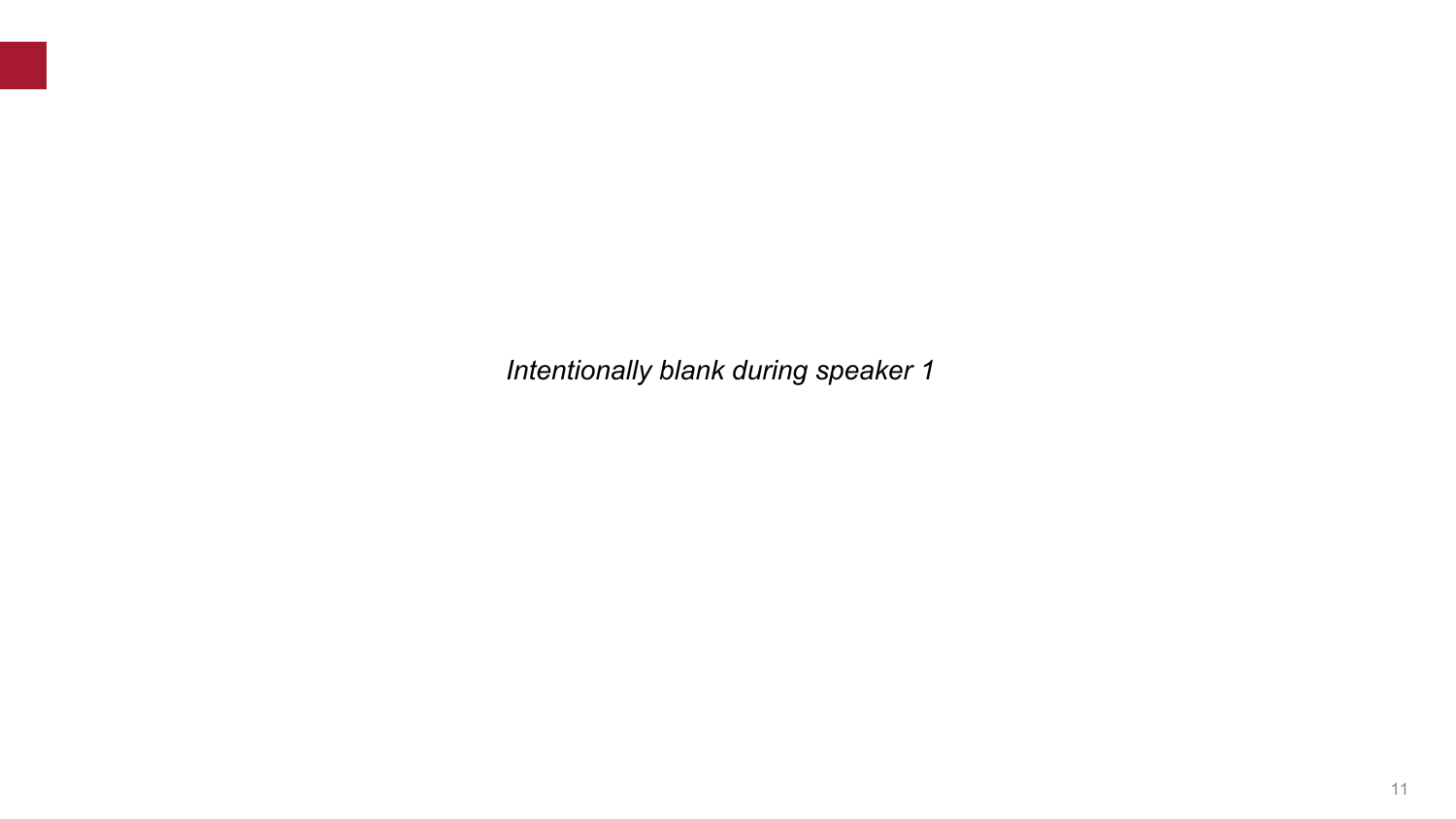#### **User Journey Complete Work-Ready Questions Create Network** lob seeker Log-in answers New job seeker questions immediately creates a about their log-in in order to save work readiness their position in the to determine **Work-Ready Job Seeker** Network and reference how best to for resources anytime. support them. **Not Work-Ready Job Seeker Receive Outreach Complete** support. **Education** Through a targeted **No High School Diploma** communications and **Questions** marketing campaign, Job seekers reach all unemployed job answers seekers and recent questions about their college graduates. education level.

#### **Ascend Indiana**

Work-ready job seekers who are currently enrolled in an Associate or **Bachelor's** degree program and have < 4 years experience will get 1:1 support from Ascend.

### **EmployIndy**

Work-ready job seekers who have a high school degree (or equivalency) OR who have a postsecondary degree and >4 years experience will get 1:1 support from El.

#### **WorkOne Indv**

Dislocated workers in need of upskilling and/or career readiness support will be routed to WorkOne Indy, where they will receive 1:1

#### **Routed to Resources**

Job seeker is routed to resources depending on their needs, including (in some cases) YES Indy.

# Resources Training

Empl\*yIndy

# Internship go

ᅎ esources Training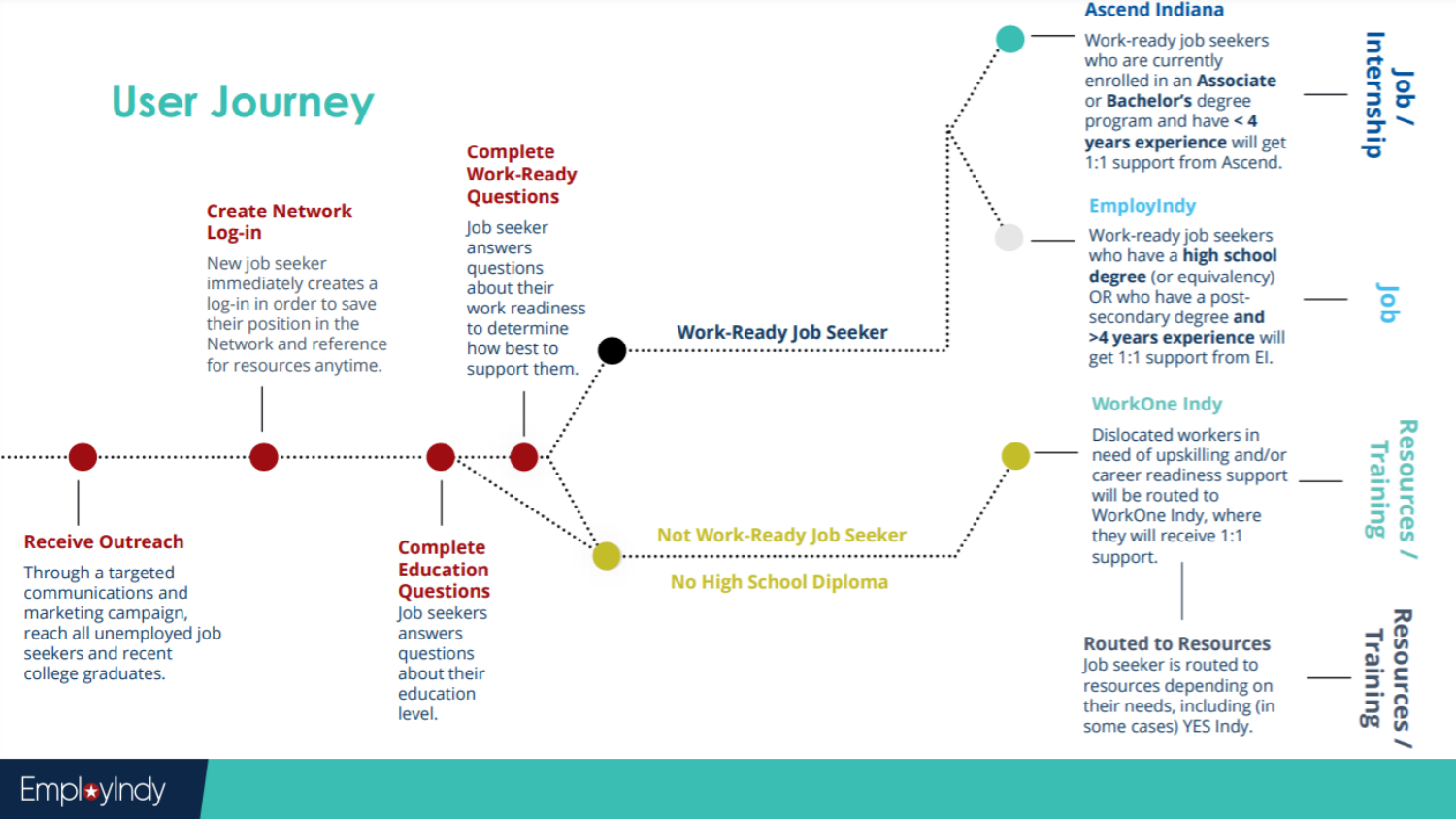*Intentionally blank during speaker 2*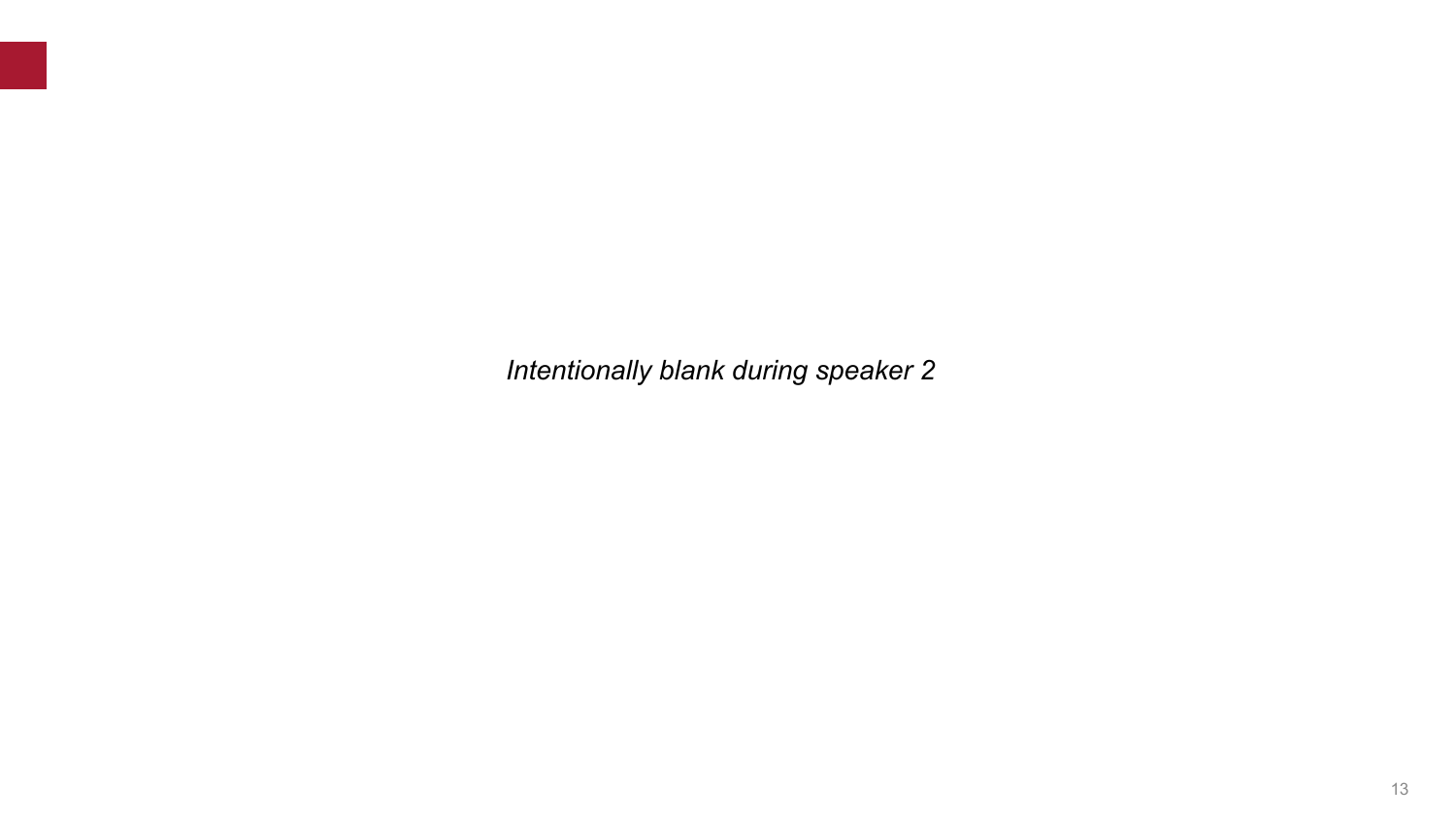*Intentionally blank during speaker 3*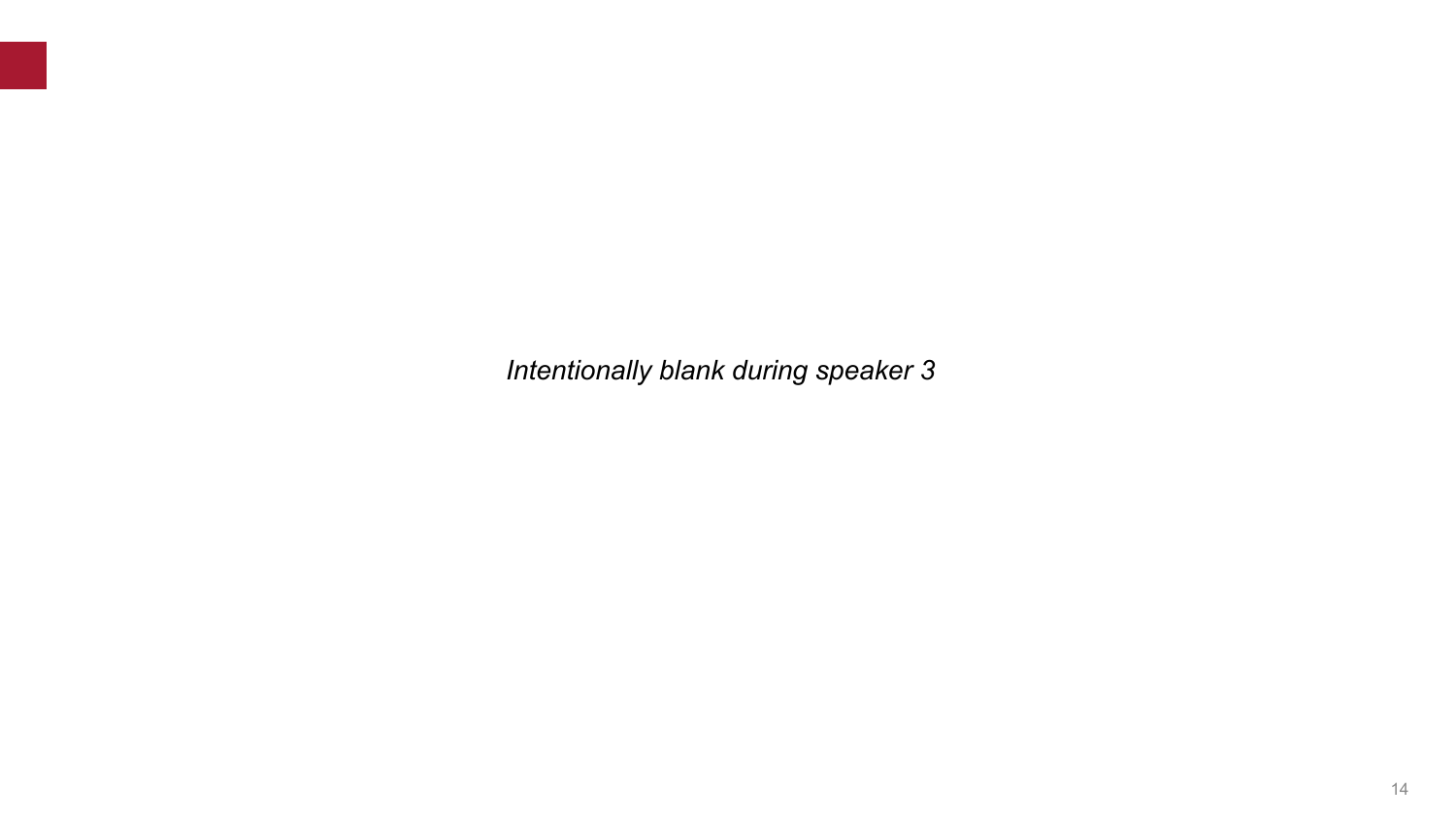# **Hearing from you**

*We asked:* What is an exciting project your community/organization is planning or already doing to improve workforce systems?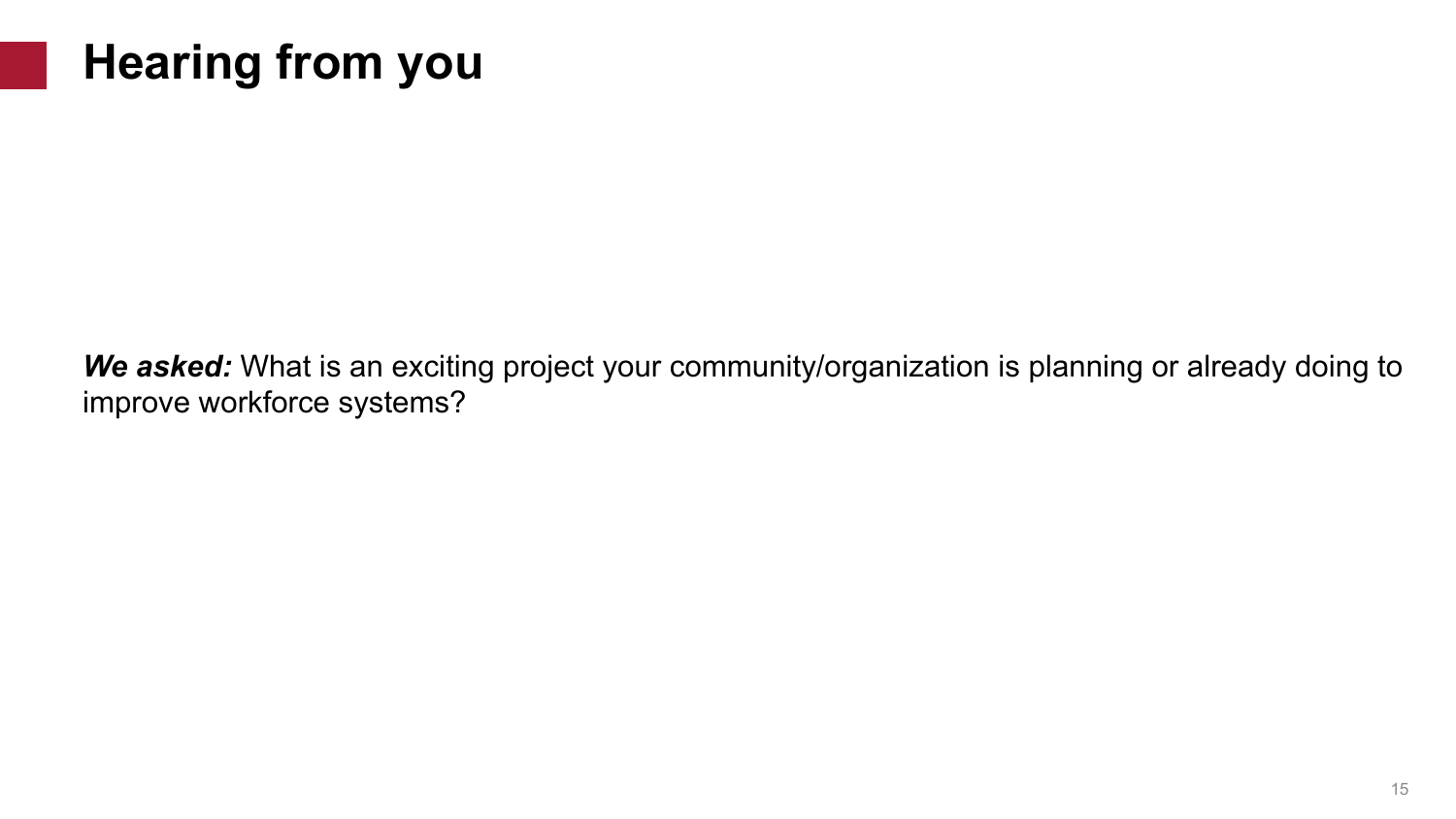# **Hearing from you**

*Poll:* In which of the following areas would assistance or peer learning most advance your community/organization's work? (select all that apply)

*Poll:* If the GPL were to offer resources to support the design or implementation of innovations in workforce development, what would be most helpful? (select all that apply)

*Type into the chat:* Is there a specific workforce investment or program that your jurisdiction is working on that you are hoping to get support with? If so, tell us about it.